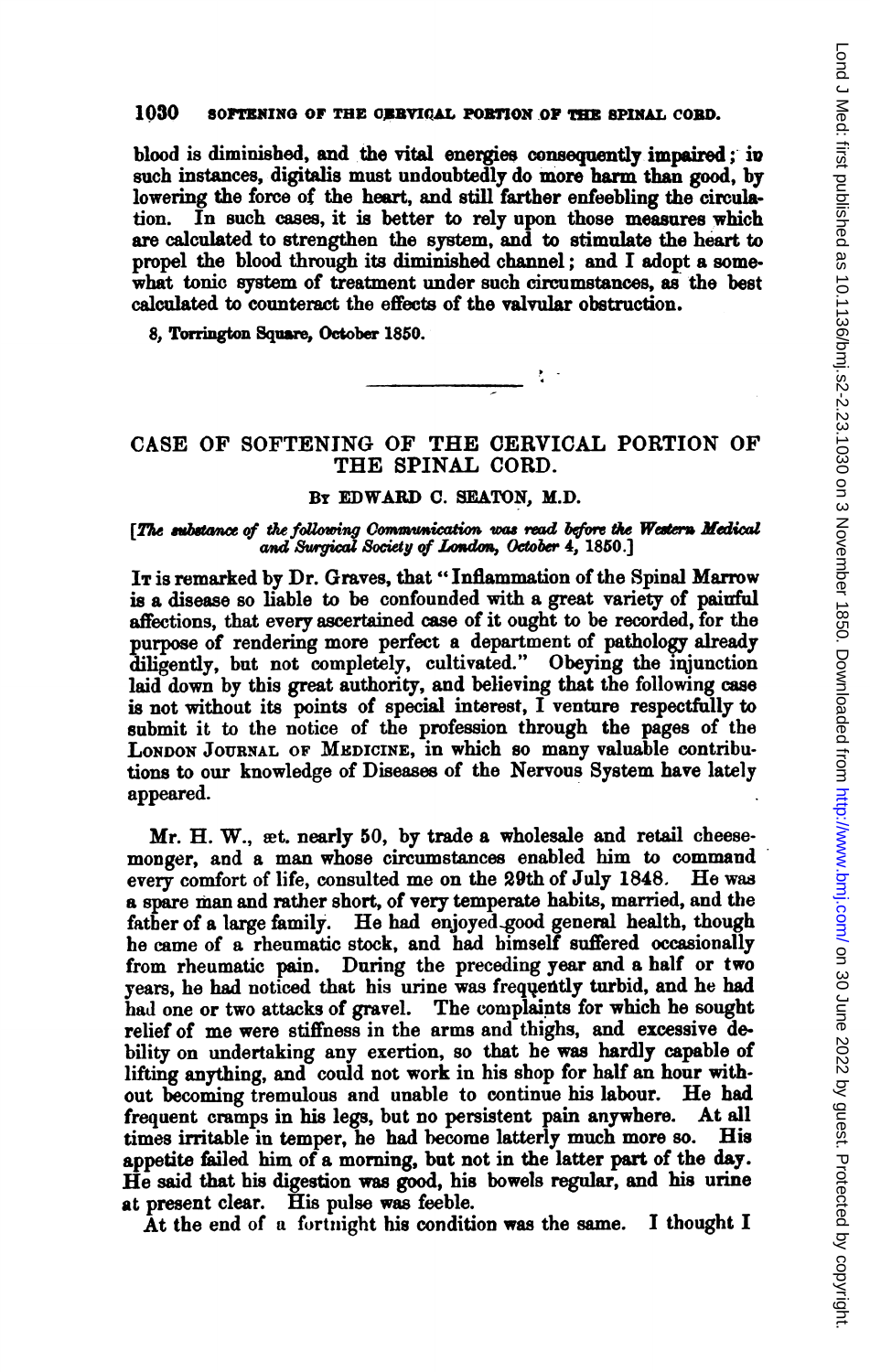noticed one day a tendency to droop in the left eyelid; but if this condition really existed, it must have been very transitory, for it was never<br>afterwards observed. There was no difference as to sensation and There was no difference as to sensation and power between the two sides of the body, and there were not then, as there were not indeed at any period throughout the case, any head symptoms.

He went into the country for <sup>a</sup> week, and his symptoms disappeared, but came back almost immediately on his return to town. The stiffness and debility, however, were now confined to the upper extremities (in which they had all along been most pronounced), and were felt chiefly of a morning when he began to work, or at any time when he began to take exertion: and he specially remarked to me that as soon as he got warm in walking, the stiffness went off, and he became comparatively strong, and that as soon as he got warm in his bed at night, there was absolutely nothing whatever the matter with him. A variety of treatment was tried with little or no impression; and on the 11th of September he again went into the country.

I next saw him on the 27th of November, when the pain and stiffness were increased in the upper arms, and had once more attacked the thighs. They were still influenced in the same manner by temperature. I had had some doubts, when <sup>I</sup> first saw him in July, as to the nature of the case with which I had to deal; but, after twice or thrice seeing him, I satisfied myself that the symptoms were more those of chronic rheumatism than of any other disease, and the treatment then had been adapted to this view of the case. Feeling now no reason for changing my diagnosis, I gave him again antirheumatic remedies, but of other kinds, which were continued till the 26th of December without any benefit, when he resorted, of his own accord, to cod-liver oil.

This was taken for two months, by which time (Feb. 26, 1849) his former symptoms were aggravated, and new ones superadded. The pain, stiffness, and. powerlessness were greatly increased both in the upper and lower extremities, but were still confined nearly entirely to the upper arms and thighs. In these also, sensation was benumbed, and he said they felt to him as if stuffed out with straw. He had tripped many times of late, and fallen occasionally when walking, and he could not lift his feet far from the ground; warmth, however, still relieved his pain and gave him power. The cramp, of which he had all along had The cramp, of which he had all along had more or less, had been excessively troublesome to him lately. My original doubts as to the real nature of the case now returned with increased force; and <sup>I</sup> requested the opinion of Dr. Bright. We examined together with great care, as I had often done by myself before, the whole length of the spine, but found no tenderness whatsoever; neither did he refer to it any sensation of pain. But he informed us of this important fact (which he had not hitherto remembered, or had not thought of in connexion with his disorder), that about a fortnight previously to his first consulting me he had fallen forwards on the deck of a steam-boat, alighting on the palms of his hands, the arms being stretched out, and that he had thus received a shake which he felt through his whole sys-<br>tem. On a review of the entire case. Dr. Bright was inclined to regard On a review of the entire case, Dr. Bright was inclined to regard it as probably one of chronic inflammation of the spinal cord, or its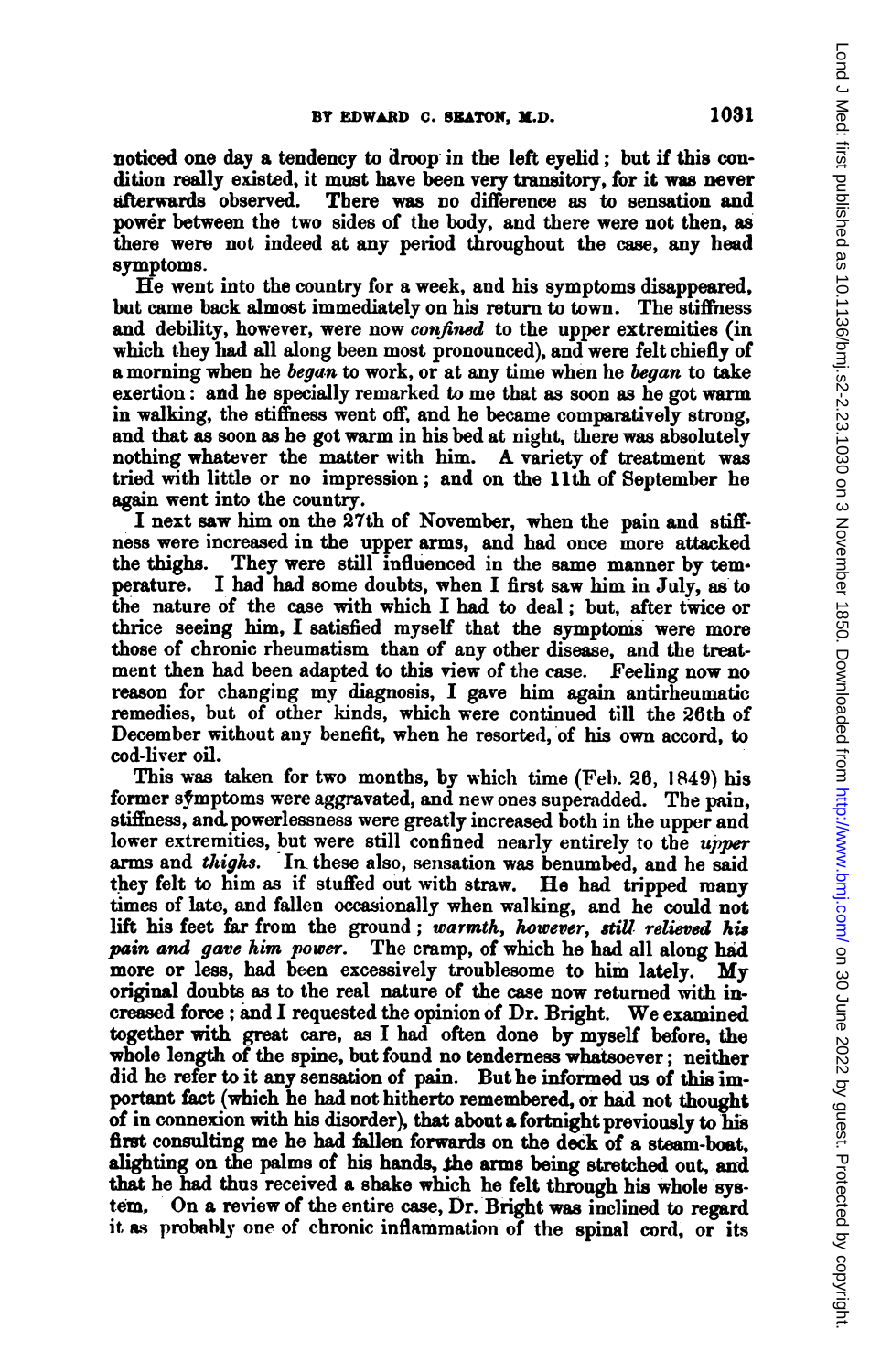#### 1032 SOFTENING OF THE CERVICAL PORTION OF THE SPINAL CORD.

membranes, and recommended a succession of blisters down the spine, and the administration of bichloride of mercury.

This plan was pursued for a fortnight with no amendment, but rather increase of the symptoms: and it may serve as an illustration of the great difficulty of arriving at a satisfactory diagnosis of the case, that on a second careful examination at the end of that period, Dr. Bright considered it one of chronic rheumatism, and he mentioned to me a case in which the stiffness and the pain, and the powerlessness had been more pronounced, but which had eventually entirely recovered after anti-rheumatic treatment. He therefore recommended a return to remedies of this kind, and they were pursued steadily from 16th March to 24th April.

On this latter day, as he had made no progress, and his general appearance was anemic, Dr. Bright recommended a trial of iron, and the mist. ferri comp. was administered in doses of zvi. three times a day. He became more powerless and felt much worse after commencing this medicine; he suffered from a sensation of gnawing and sinking about the precordia, and his hands became daily more useless and were invaded by cramp. His urine deposited lithate of ammonia in large quantity. The iron was therefore discontinued, and salines substituted.

During the next fortnight, though the urine became clear, and the sense of sinking disappeared, more and more ground was lost, and some symptoms appeared which left the seat of the disease no longer doubtful. A difficulty in getting out his words, and, on some occasions, a difficulty in masticating and swallowing, pointed to some affection of the upper portion of the Spinal Cord or of the roots of the nerves :- and this was the diagnosis given by Dr. Watson, who was now consulted. It seemed more difficult to state precisely what the nature of that affection was. There had never been, and was not, the smallest pain referable to the cord itself, nor tenderness of any portion of the spine. His leading symptoms had been all along those of diminished and not of increased action; his pulse was always very feeble, and his appearance throughout pale and anæmic. Dr. Watson thought that a tonic regimen was indicated, and gave him first nitro-muriatic acid with tincture of lytta, and afterwards the sesquichloride of iron. He still got no better.

On the 23rd of June he was seen by Dr. Pidduck. On now examining the spine, a spot was found very tender over the atlas vertebra, and our patient said that for some months past he had felt severe pain there whenever he lifted his head from the pillow suddenly or without support. But I think that his recollection as to the duration of this symptom must have been at fault; for he had so repeatedly been questioned about pain and always denied it. He experienced even now no pain or difficulty in rotating, flexing, or extending the head. duck agreed in the opinion that there was an affection of the Cord, but believed it to be of an inflammatory nature-the result of the injury received in the fall a week or two before the accession of the first symptoms. He recommended perfect rest, leeches to the tender part, and an alterative treatment.

The leeches were applied the next day, and that night, being the first night for many months, he had no cramp. On the 1st of Julv,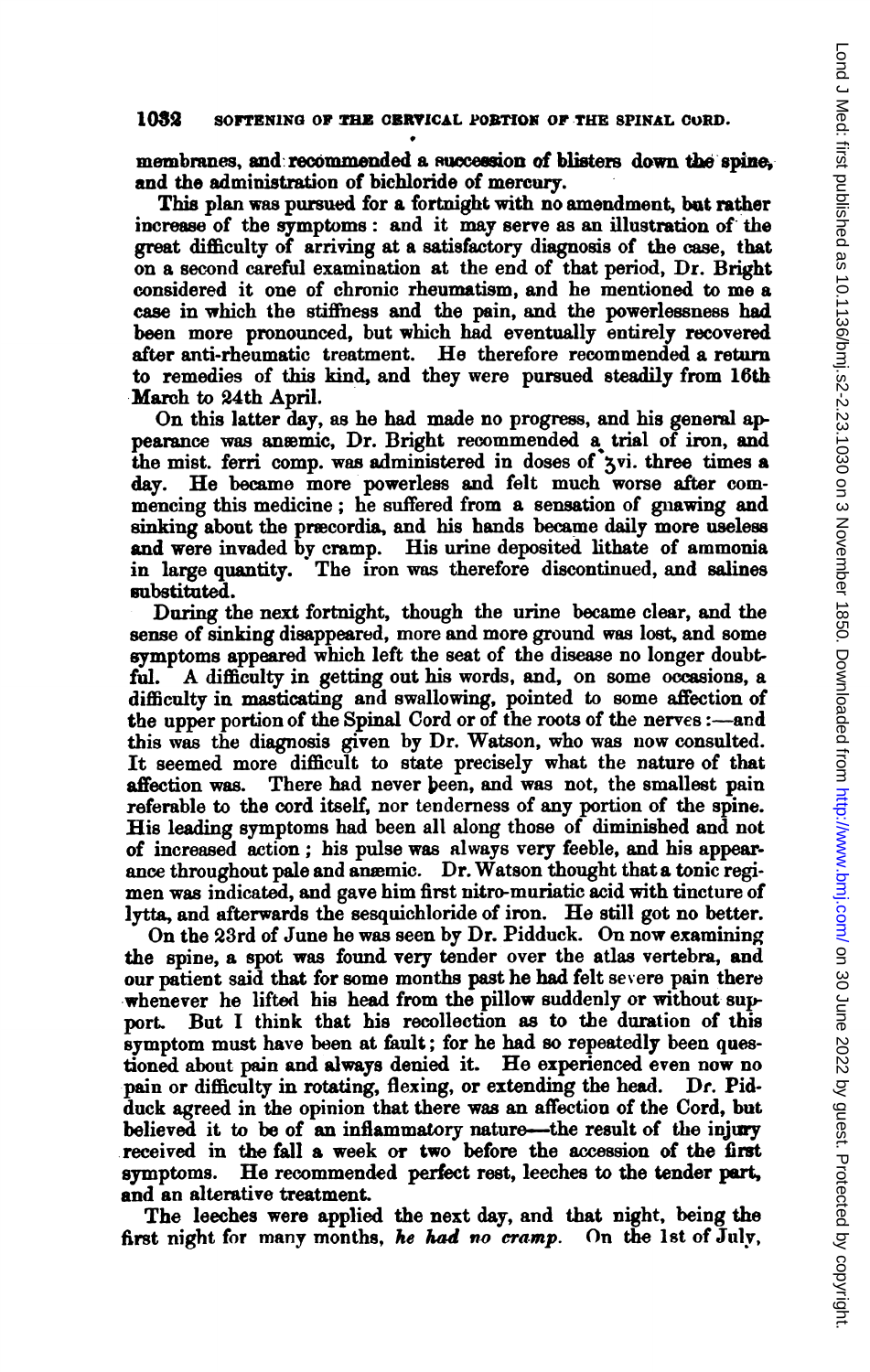four more leeches were applied, and he had next day less numbness and more power of his arms, so that he was able to lift his cup to his mouth without assistance, (this he had not been able to do before for a long while). After this, he had leeches on several times, with the After this, he had leeches on several times, with the general result of diminishing his nervous irritability, and perhaps alleviating the pain felt in his thighs and arms, but with no further benefit; and the weakness increased. This was his condition up to the 28th of July, after which, in consequence of his having removed to a considerable distance from my neighbourhood, <sup>I</sup> only saw him occasionally,

The remainder of the history is soon narrated. The amendment which leeches and the antiphlogistic regimen at first produced not having continued (except that the cramp never returned), he was induced to try galvanism. After this, by the advice of Mr. Lonsdale, he had a seton. I saw him on the 21st of December, much more helpless, having been confined to his room for two months: he was then about to try homceopathic treatment. His homeopathic attendant, unable to relieve him, soon transferred him to his brother, a spinal surgeon, by whom he was induced to leave his comfortable home and become an inmate of a spinal institution. Here, though he received from day to day the flattering assurance that he was improving, he became more and more hopelessly paralytic, and died from exhaustion on the 27th of February, 1850.<br>Post-mortem Examination.

His body was removed home, and an examination made sixty hours after death (on March 2, 1860), by myself, in the presence of Mr. Derbyshire and Mr. Theophilus Taylor.

The body was emaciated. The head and spine only were examined. The surface of the cranium was very exsanguine; the skull was rather 'thick and firmly adherent to the dura mater. The pia mater wa rather congested. The brain itself, cerebellum, and medulla oblongata, were quite healthy; the ventricles were empty. The arches of the vertebræ in the centre of the back (about the sixth and seventh dorsal) were a little softer than natural, the rest were of the usual firmness. The theca spinalis was distended with serous fluid; the arachnoid lining it was quite transparent. The Spinal Cord was not unusually vascular, but healthy apparently, except about two inches of its cervical portion, beginning not quite two inches below the pons Varolii. This was softened into a putrilage, without any appearance to the eye of nervous structure. Examined under the microscope immediately Examined under the microscope immediately afterwards, by Mr. Clover, of University College, it was found to contain exudation corpuscles in moderate abundance; but no pus globules.

REMARKS. The foregoing is one of a class of cases which are alluded to by Dr. Abercrombie' as presenting instances of a remarkable modification of ramolissement of the Cord; were described more particularly by Dr. Darwell in 1830, under the designation of a peculiar species of paraplegia; and which formed the subject of a portion of the interesting Gulstonian Lectures delivered by Dr. Gull before the Royal College of Physicians in 1849, and were by him termed, not inaptly, cervical paraplegia.<sup>2</sup> There are many cases of this form of disease now on record.

<sup>&</sup>lt;sup>1</sup> On Diseases of the Brain, etc. Fourth Edition, p. 345.

<sup>&</sup>lt;sup>2</sup> Lecture III. Medical Times, vol. xix, p. 505.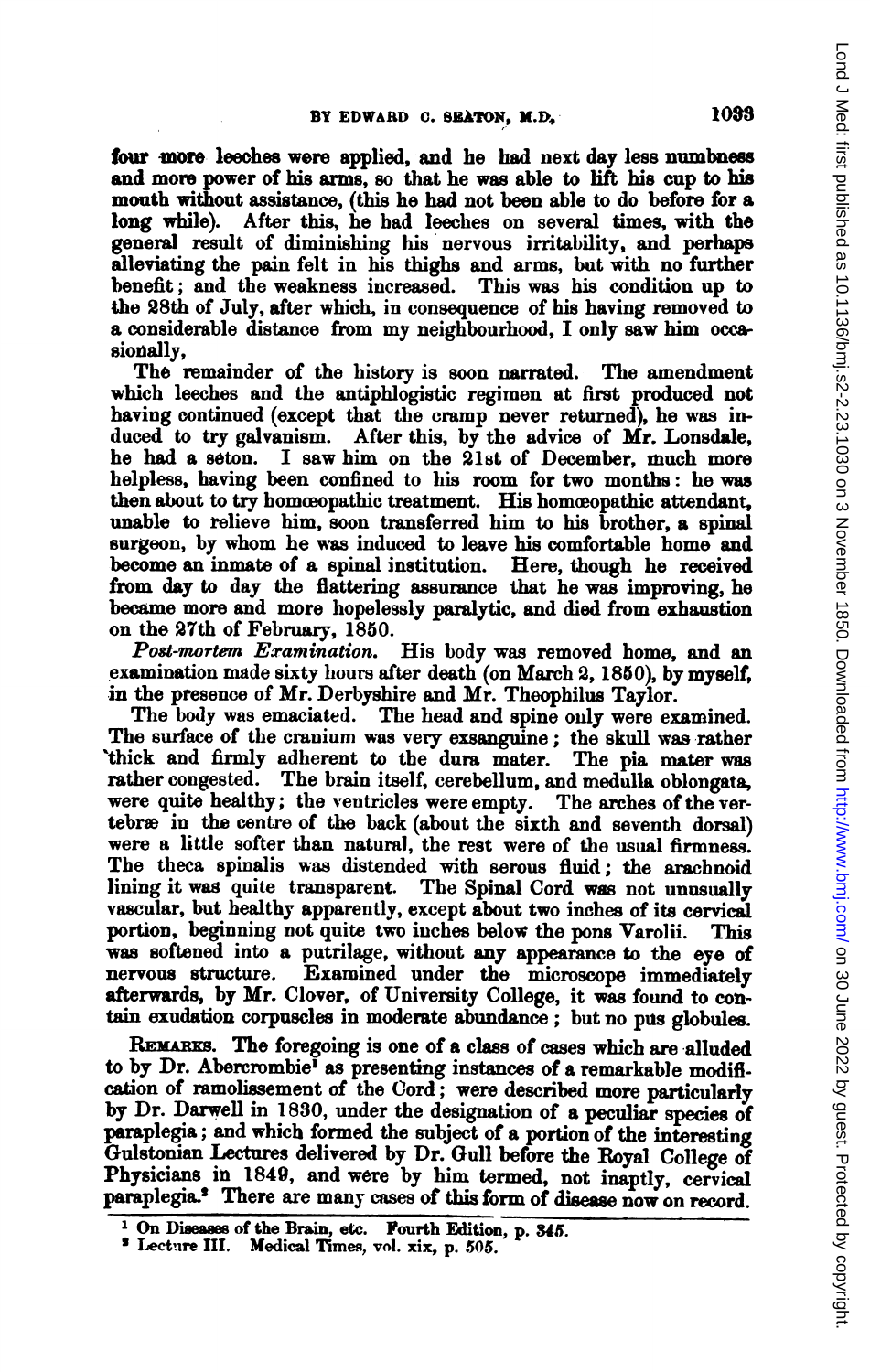## 1084 SOFTENING OF THE CERVICAL PORTION OF THE SPINAL CORD.

They agree generally in this, that it is in the superior extremities and adjacent organs that the symptoms first manifest themselves; tke lower extremities being affected at a later period, or not at all ; that the deltoid and muscles of the shoulder are those which suffer first; and that in a limb, the parts next the trunk are earlier and- more completely paralytic than those more remote; the upper arm, for example, than the fore arm or hand: but their progress is by no means uniform; their duration and mode of termination are very uncertain, and their pathology is still a matter of doubt and obscurity.

The pathological explanation of them which is given by Dr. Abercrombie, is this: that they are dependent on disease of the Cord analogous to a form of disease of the brain in which there was originally inflammatory action of a low chronic character seated in a small part of the cerebral substance. "This," he says, "may continue for a considerable time in a state of simple inflammation, and subside; or it may terminate in a permanent change in the structure of the parts, generally with some degree of induration, in which condition it is found when the patient dies of another disease, but if it is itself the fatal disorder, it seems to be so by passing either into ramollissement or into partial and unhealthy suppuration." "It is probable", he adds, " that the same character of disease takes place in the Spinal Cord; and it is found in the same manner sometimes in a state of ramollissement, sometimes in the state of induration, and sometimes one part is found indurated and another softened." <sup>1</sup>

A totally different view of these cases is presented by Dr. Gull. The disease is regarded by him as one not having its origin in the nervous centres at all, but in the periphery; "a primary affection", he says, "of the muscles", or an affection both of muscle, and of the nerve distributed to it; and he thinks that the disease spreads by travelling to adjacent muscles (and I presume in cases where ramollissement takes place, to the Cord), through the neurilemma. The cases which he cites in illustration of this position are ten in number; five of which were recorded by Dr. Darwell, and five occurred under his own observation. With one exception, they were all due either to a strain, or a blow upon the particular muscle or muscles, or to rheumatism. None of them the particular muscle or muscles, or to rheumatism. had been fatal, but several had not terminated at the period of the report. It had been already contended by Dr. Graves,<sup>2</sup> that ramollissement and structural degeneration of the spinal marrow might arise, especially in the gouty diathesis, from the extension of inflamma-<br>tion from the extremities of the nerves along the neurilemma. He tion from the extremities of the nerves along the neurilemma. asserts this generally, and not with special reference to cervical paraplegia: but one of the cases narrated by him resembled this disorder, in the arms being affected for two months before the lower extremities, differing from it, however, in so far as the affection began in the fingers and extended up the arm.

The facts of the present case would seem, at first sight, to be not inconsistent with this view of the subject. My patient was of <sup>a</sup> rheu-

<sup>&</sup>lt;sup>1</sup> Op. cit., p. 348. Dr. Abercrombie offers this as a general explanation of chronic ramollissement, whether commencing in, or confined to, the upper extremities (cervical paraplegia), or commencing in the lower.

<sup>&</sup>lt;sup>2</sup> Clinical Lectures, vol. i, p. 475.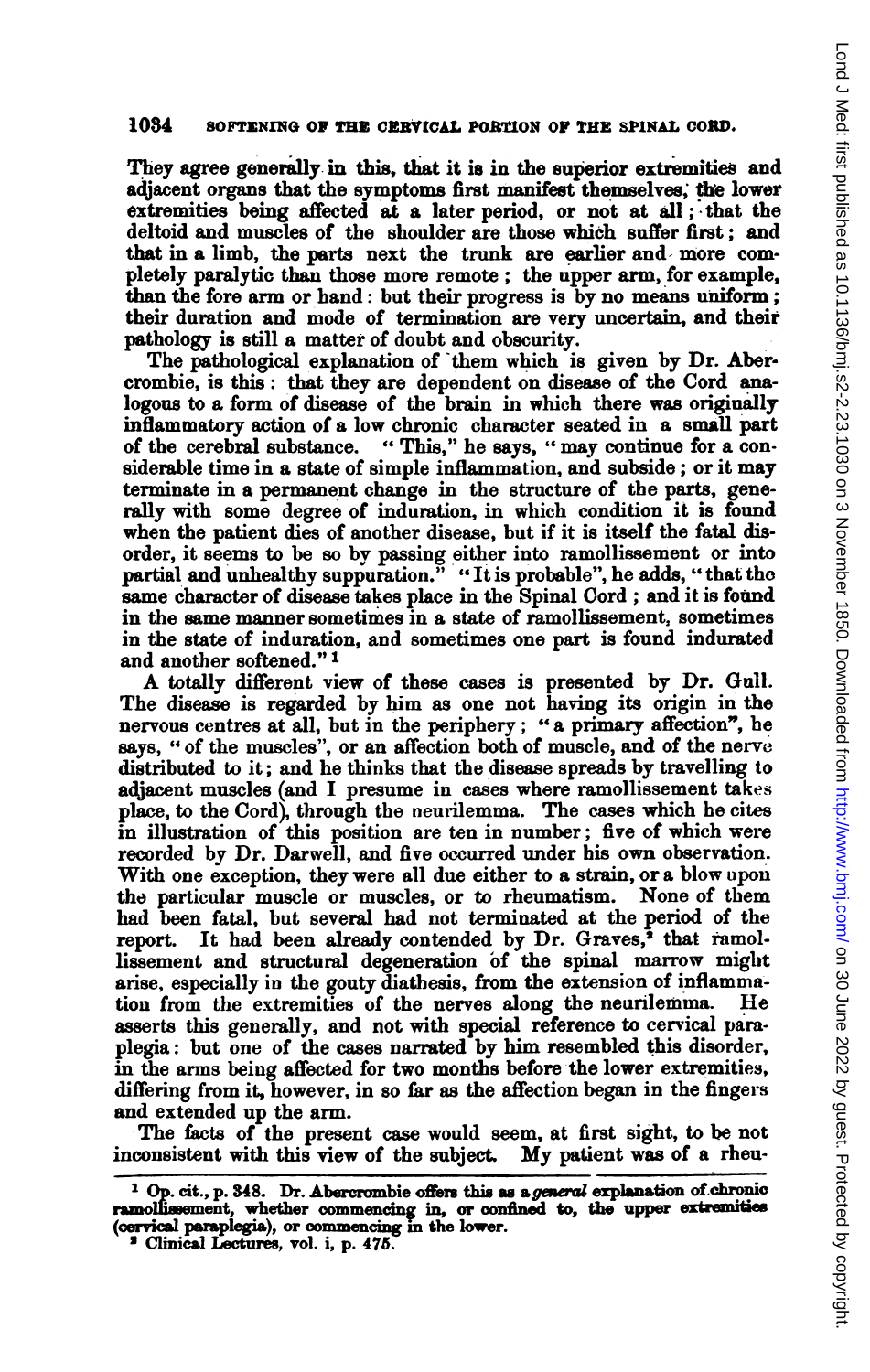matic family, and had himself had, occasionally, rheumatism. The disease first made its appearance in the muscles which elevate the arms, and, excepting a transitory affection of a similar kind in the muscles of the thighs, was confined to them for nearly four months: the stiffness and want of power of which he complained, resembled rheumatism, by disappearing when the body was heated: and even when, at the end of six months, the affection had extended over the limbs generally, it so closely simulated this disease, that one of our most experienced physicians was unable to make a satisfactory diagnosis. In the view taken by Drs. Graves and Gull, the disease would all this time have been local; it would, about the period to which I have just referred, have invaded the Spinal Cord, by extension along the neurilemma, and would have caused that aggravation of existing symptoms and appearance of new ones. which took place about this time, but which did not, until nearly a twelvemonth afterwards, lead to a fatal termination.

But a closer examination of all the phenomena manifested, will, I think, show that a fuller and more accurate explanation of them is afforded by the older hypothesis. The commencement of the disease by the equal and simultaneous affection of both arms, coincident with an affection of exactly similar character in the thighs, appears to me to point to some central, or, at all events, some general and constitutional cause; and that this was not rheumatism, affecting a number of muscles at a time, seems probable, 1. From the powerlessness being out of all proportion greater than the stiffness and pain; 2. From the disease having originated, apparently, from the shock communicated to the whole system by a severe fall; and 3. From the existence, from the outset, along with the other symptoms, of one which was eventually proved to have been due, in this instance, to direct irritation, or inflammation of the spinal marrow; viz., evamp. I say eventually proved; for, having been one of the most constant, painful, and distressing symptoms throughout the whole course of the malady, and having resisted every remedy, and been scarcely alleviated by any, it at once yielded to the application of a few leeches over the inflamed portion of the Spinal Cord. Nor is it inconsistent with this view, that the Nor is it inconsistent with this view, that the symptoms, after three weeks duration, should cease, when my patient went into the country, and that, when he came back to town, they should return in the arms only, the thighs being no longer affected. I presume that, under the influence of rest, change of air, and freedom from excitement, the inflammatory, or congestive condition of the cord was spontaneously subsiding, and would probably have subsided altogether, had not premature exertion recalled it, and caused that, which was at first a diffused state of irritation, or congestion, to become localised as an inflammation in a particular portion of it.

Neither is it inconsistent with this explanation, that power should be restored to the muscles for a while, on excitement or the application of warmth, though it was this symptom, so common in one form of rheumatism, which tended more than any other to obscure the case. Moderate warmth is one of the most powerful excitants both of the muscular and nervous systems; and its influence in exating the nervous energies, and elevating the vital powers, is referred to constantly by physiological writers.

VOL. I.

1035